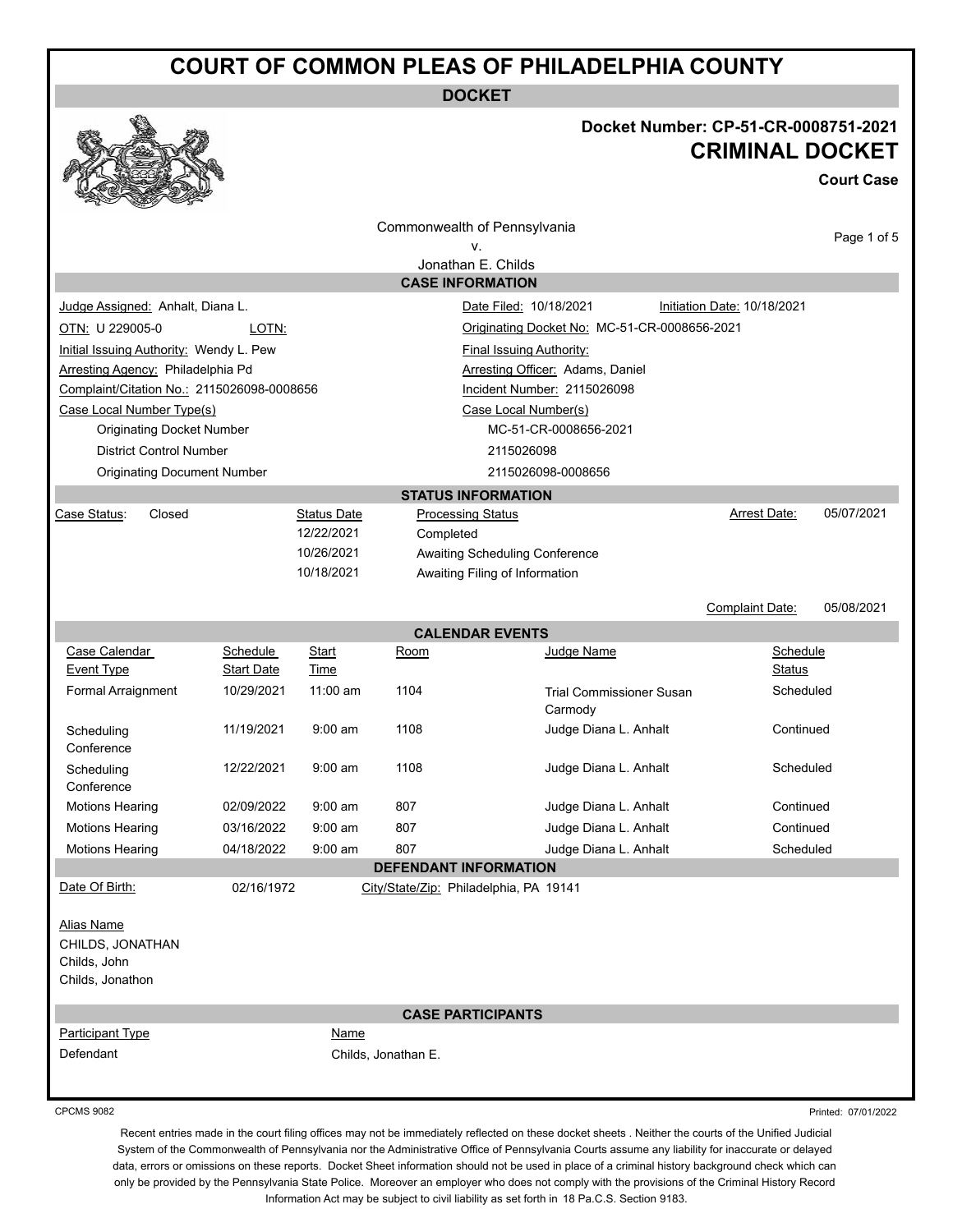# **COURT OF COMMON PLEAS OF PHILADELPHIA COUNTY**

**DOCKET**

### **Docket Number: CP-51-CR-0008751-2021 CRIMINAL DOCKET**

**Court Case**

|                                                                 |                                         |                |                                          |                           | Commonwealth of Pennsylvania                                  |                                                   |                                  |            |                            |
|-----------------------------------------------------------------|-----------------------------------------|----------------|------------------------------------------|---------------------------|---------------------------------------------------------------|---------------------------------------------------|----------------------------------|------------|----------------------------|
|                                                                 |                                         |                |                                          |                           | ٧.                                                            |                                                   |                                  |            | Page 2 of 5                |
|                                                                 |                                         |                |                                          |                           | Jonathan E. Childs                                            |                                                   |                                  |            |                            |
|                                                                 |                                         |                |                                          |                           | <b>BAIL INFORMATION</b>                                       |                                                   |                                  |            |                            |
| Childs, Jonathan E.                                             |                                         |                |                                          |                           |                                                               |                                                   |                                  |            | <b>Nebbia Status: None</b> |
| <b>Bail Action</b>                                              |                                         | Date           |                                          | <b>Bail Type</b>          | Percentage                                                    | Amount                                            |                                  |            |                            |
|                                                                 |                                         |                |                                          |                           |                                                               |                                                   | <b>Bail Posting Status</b>       |            | <b>Posting Date</b>        |
| Set                                                             |                                         |                | 05/08/2021                               | Monetary                  | 10.00%                                                        | \$650,000.00                                      |                                  |            |                            |
|                                                                 |                                         |                |                                          |                           | <b>CHARGES</b>                                                |                                                   |                                  |            |                            |
| Seq.                                                            | Orig Seq.                               | Grade          | <b>Statute</b>                           |                           | <b>Statute Description</b>                                    |                                                   | Offense Dt.                      |            | <b>OTN</b>                 |
| $\mathbf{1}$                                                    | $\mathbf{1}$                            | F <sub>1</sub> | 18 § 901 §§ A                            |                           | Criminal Attempt - Murder                                     |                                                   | 04/12/2021                       |            | U 229005-0                 |
| 2                                                               | $\overline{2}$                          | F1             |                                          | 18 § 2702 §§ A1           | Aggravated Assault - Attempts to cause SBI                    |                                                   | 04/12/2021                       |            | U 229005-0                 |
|                                                                 |                                         |                |                                          |                           | or causes injury with extreme indifference                    |                                                   |                                  |            |                            |
| 3                                                               | 3                                       | F <sub>1</sub> |                                          | 18 § 6105 §§ A1           |                                                               | Possession Of Firearm Prohibited                  |                                  |            | U 229005-0                 |
| 4                                                               | 4                                       | F <sub>3</sub> |                                          | 18 § 6106 §§ A1           | Firearms Not To Be Carried W/O License                        | 04/12/2021                                        |                                  | U 229005-0 |                            |
| 5                                                               | 5                                       | M1             | 18 § 6108                                |                           | Carry Firearms Public In Phila                                | 04/12/2021                                        |                                  | U 229005-0 |                            |
| 6                                                               | 6                                       | M1             | 18 § 907 §§ A                            |                           | Poss Instrument Of Crime W/Int                                | 04/12/2021                                        |                                  | U 229005-0 |                            |
| $\overline{7}$                                                  | $\overline{7}$                          | M2             | 18 § 2701 §§ A                           |                           | Simple Assault                                                | 04/12/2021                                        |                                  | U 229005-0 |                            |
| 8                                                               | 8                                       | M <sub>2</sub> | 18 § 2705                                |                           |                                                               | Recklessly Endangering Another Person             |                                  |            | U 229005-0                 |
|                                                                 |                                         |                |                                          |                           | <b>DISPOSITION SENTENCING/PENALTIES</b>                       |                                                   |                                  |            |                            |
| Disposition                                                     |                                         |                |                                          |                           |                                                               |                                                   |                                  |            |                            |
| Case Event                                                      |                                         |                |                                          |                           | <b>Disposition Date</b>                                       |                                                   | <b>Final Disposition</b>         |            |                            |
|                                                                 | Sequence/Description                    |                |                                          |                           | <b>Offense Disposition</b><br>Sentence Date                   | Grade<br>Section<br><b>Credit For Time Served</b> |                                  |            |                            |
| Sentencing Judge<br>Sentence/Diversion Program Type             |                                         |                | <b>Incarceration/Diversionary Period</b> |                           | <b>Start Date</b>                                             |                                                   |                                  |            |                            |
| <b>Sentence Conditions</b>                                      |                                         |                |                                          |                           |                                                               |                                                   |                                  |            |                            |
|                                                                 | <b>Lower Court Proceeding (generic)</b> |                |                                          |                           |                                                               |                                                   |                                  |            |                            |
|                                                                 |                                         |                |                                          |                           | 10/15/2021                                                    |                                                   | Not Final                        |            |                            |
| <b>Preliminary Hearing</b><br>1 / Criminal Attempt - Murder     |                                         |                | <b>Held for Court</b>                    |                           | F1<br>18 § 901 §§ A                                           |                                                   |                                  |            |                            |
| 2 / Aggravated Assault - Attempts to cause SBI or               |                                         |                | <b>Held for Court</b>                    |                           | F1<br>18 § 2702 §§ A1                                         |                                                   |                                  |            |                            |
|                                                                 | causes injury with extreme indifference |                |                                          |                           |                                                               |                                                   |                                  |            |                            |
| 3 / Possession Of Firearm Prohibited                            |                                         |                | Held for Court                           |                           | F <sub>1</sub>                                                |                                                   | 18 § 6105 §§ A1                  |            |                            |
| 4 / Firearms Not To Be Carried W/O License                      |                                         |                |                                          |                           | <b>Held for Court</b>                                         |                                                   | F <sub>3</sub>                   |            | 18 § 6106 §§ A1            |
| 5 / Carry Firearms Public In Phila                              |                                         |                |                                          |                           | <b>Held for Court</b>                                         |                                                   | M <sub>1</sub><br>M <sub>1</sub> | 18 § 6108  |                            |
| 6 / Poss Instrument Of Crime W/Int                              |                                         |                |                                          |                           |                                                               | <b>Held for Court</b>                             |                                  |            | 18 § 907 §§ A              |
| 7 / Simple Assault<br>8 / Recklessly Endangering Another Person |                                         |                | <b>Held for Court</b><br>M <sub>2</sub>  |                           |                                                               |                                                   | 18 § 2701 §§ A                   |            |                            |
|                                                                 |                                         |                |                                          |                           | <b>Held for Court</b>                                         |                                                   | M <sub>2</sub>                   | 18 § 2705  |                            |
| <b>Proceed to Court</b>                                         |                                         |                |                                          | Defendant Was Not Present |                                                               |                                                   |                                  |            |                            |
| <b>Information Filed</b><br>1 / Criminal Attempt - Murder       |                                         |                |                                          |                           | Not Final<br>10/21/2021<br>F <sub>1</sub><br>Proceed to Court |                                                   |                                  |            | 18 § 901 §§ A              |
|                                                                 |                                         |                |                                          |                           |                                                               |                                                   |                                  |            |                            |

CPCMS 9082

Printed: 07/01/2022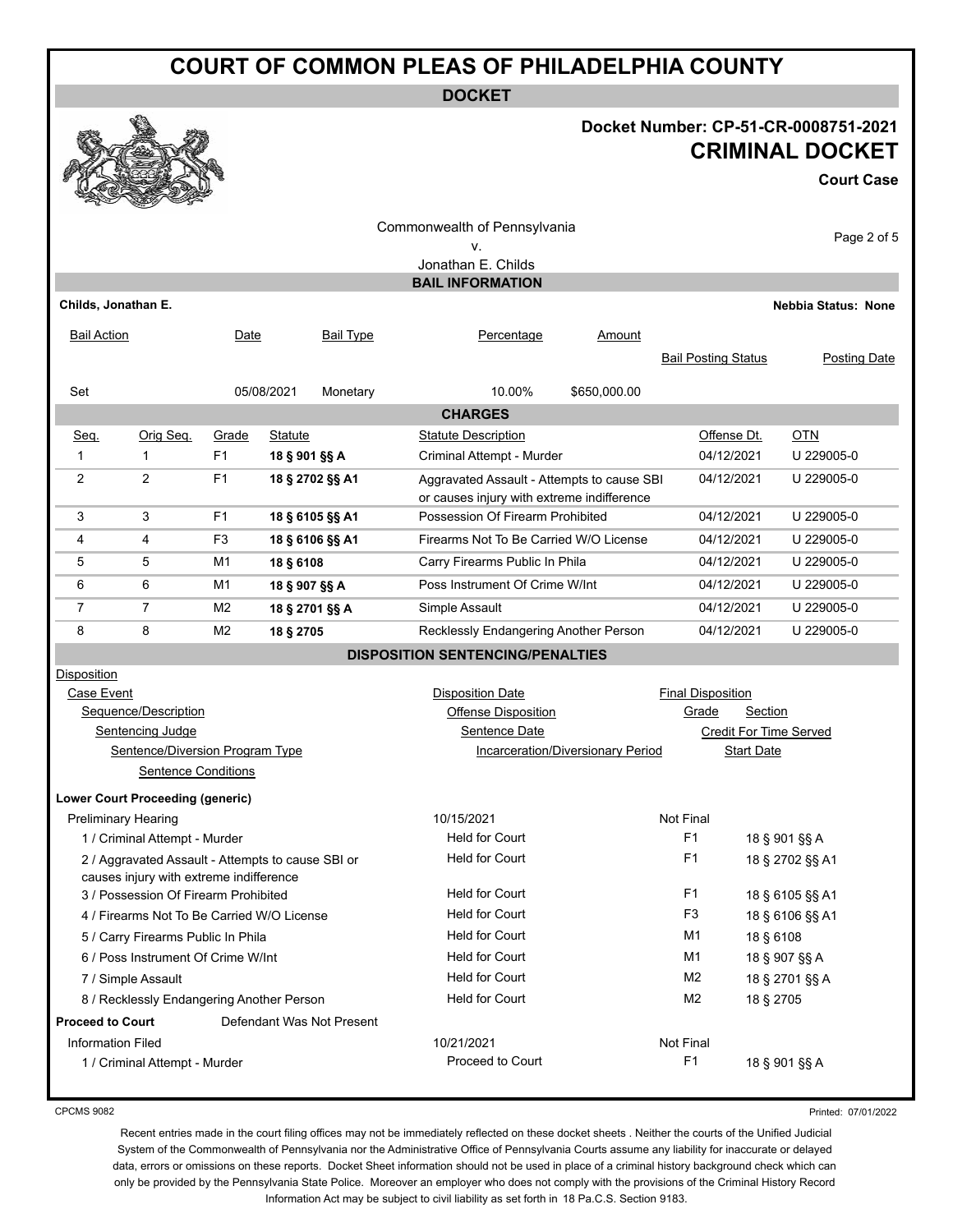## **COURT OF COMMON PLEAS OF PHILADELPHIA COUNTY**

**DOCKET**

## **Docket Number: CP-51-CR-0008751-2021 CRIMINAL DOCKET**

**Court Case**

Page 3 of 5

Commonwealth of Pennsylvania

#### v. Jonathan E. Childs

**DISPOSITION SENTENCING/PENALTIES**

| Disposition                                                                                  |                                                     |                |                          |  |  |
|----------------------------------------------------------------------------------------------|-----------------------------------------------------|----------------|--------------------------|--|--|
| Case Event                                                                                   | <b>Disposition Date</b>                             |                | <b>Final Disposition</b> |  |  |
| Sequence/Description                                                                         | Offense Disposition                                 | Grade          | Section                  |  |  |
| <b>Sentencing Judge</b>                                                                      | Sentence Date                                       |                | Credit For Time Served   |  |  |
| Sentence/Diversion Program Type                                                              | Incarceration/Diversionary Period                   |                | <b>Start Date</b>        |  |  |
| <b>Sentence Conditions</b>                                                                   |                                                     |                |                          |  |  |
| 2 / Aggravated Assault - Attempts to cause SBI or                                            | Proceed to Court                                    | F1             | 18 § 2702 §§ A1          |  |  |
| causes injury with extreme indifference                                                      |                                                     |                |                          |  |  |
| 3 / Possession Of Firearm Prohibited                                                         | Proceed to Court                                    | F <sub>1</sub> | 18 § 6105 §§ A1          |  |  |
| 4 / Firearms Not To Be Carried W/O License                                                   | <b>Proceed to Court</b>                             | F <sub>3</sub> | 18 § 6106 §§ A1          |  |  |
| 5 / Carry Firearms Public In Phila                                                           | Proceed to Court                                    | M1             | 18 § 6108                |  |  |
| 6 / Poss Instrument Of Crime W/Int                                                           | Proceed to Court                                    | M1             | 18 § 907 §§ A            |  |  |
| 7 / Simple Assault                                                                           | Proceed to Court                                    | M <sub>2</sub> | 18 § 2701 §§ A           |  |  |
| 8 / Recklessly Endangering Another Person                                                    | Proceed to Court                                    | M <sub>2</sub> | 18 § 2705                |  |  |
| Quashed                                                                                      |                                                     |                |                          |  |  |
| <b>Scheduling Conference</b>                                                                 | 12/22/2021                                          |                | <b>Final Disposition</b> |  |  |
| 1 / Criminal Attempt - Murder                                                                | Quashed                                             | F1             | 18 § 901 §§ A            |  |  |
| 2 / Aggravated Assault - Attempts to cause SBI or<br>causes injury with extreme indifference | Quashed                                             | F1             | 18 § 2702 §§ A1          |  |  |
| 3 / Possession Of Firearm Prohibited                                                         | Quashed                                             | F <sub>1</sub> | 18 § 6105 §§ A1          |  |  |
| 4 / Firearms Not To Be Carried W/O License                                                   | Quashed                                             | F <sub>3</sub> | 18 § 6106 §§ A1          |  |  |
| 5 / Carry Firearms Public In Phila                                                           | Quashed                                             | M1             | 18 § 6108                |  |  |
| 6 / Poss Instrument Of Crime W/Int                                                           | Quashed                                             | M1             | 18 § 907 §§ A            |  |  |
| 7 / Simple Assault                                                                           | Quashed                                             | M <sub>2</sub> | 18 § 2701 §§ A           |  |  |
| 8 / Recklessly Endangering Another Person                                                    | Quashed                                             | M2             | 18 § 2705                |  |  |
| <b>COMMONWEALTH INFORMATION</b>                                                              | <b>ATTORNEY INFORMATION</b>                         |                |                          |  |  |
| Philadelphia County District Attorney's<br>Name:                                             | Gregory Joseph Pagano<br>Name:                      |                |                          |  |  |
| Office                                                                                       | Private                                             |                |                          |  |  |
| Prosecutor                                                                                   | 071730<br>Supreme Court No:                         |                |                          |  |  |
| Supreme Court No:                                                                            | Active<br>Rep. Status:                              |                |                          |  |  |
| Phone Number(s):                                                                             | Phone Number(s):                                    |                |                          |  |  |
| 215-686-8000<br>(Phone)                                                                      | 215-636-0160<br>(Phone)                             |                |                          |  |  |
| Address:<br>3 South Penn Square                                                              | 215-636-0164<br>(Fax)                               |                |                          |  |  |
| Philadelphia, PA 19107                                                                       | Address:                                            |                |                          |  |  |
|                                                                                              | 1315 Walnut St FI 12<br>Philadelphia, PA 19107-4712 |                |                          |  |  |
|                                                                                              | Representing: Childs, Jonathan E.                   |                |                          |  |  |
|                                                                                              |                                                     |                |                          |  |  |
|                                                                                              | <b>ENTRIES</b>                                      |                |                          |  |  |
|                                                                                              |                                                     |                |                          |  |  |

CPCMS 9082

Printed: 07/01/2022

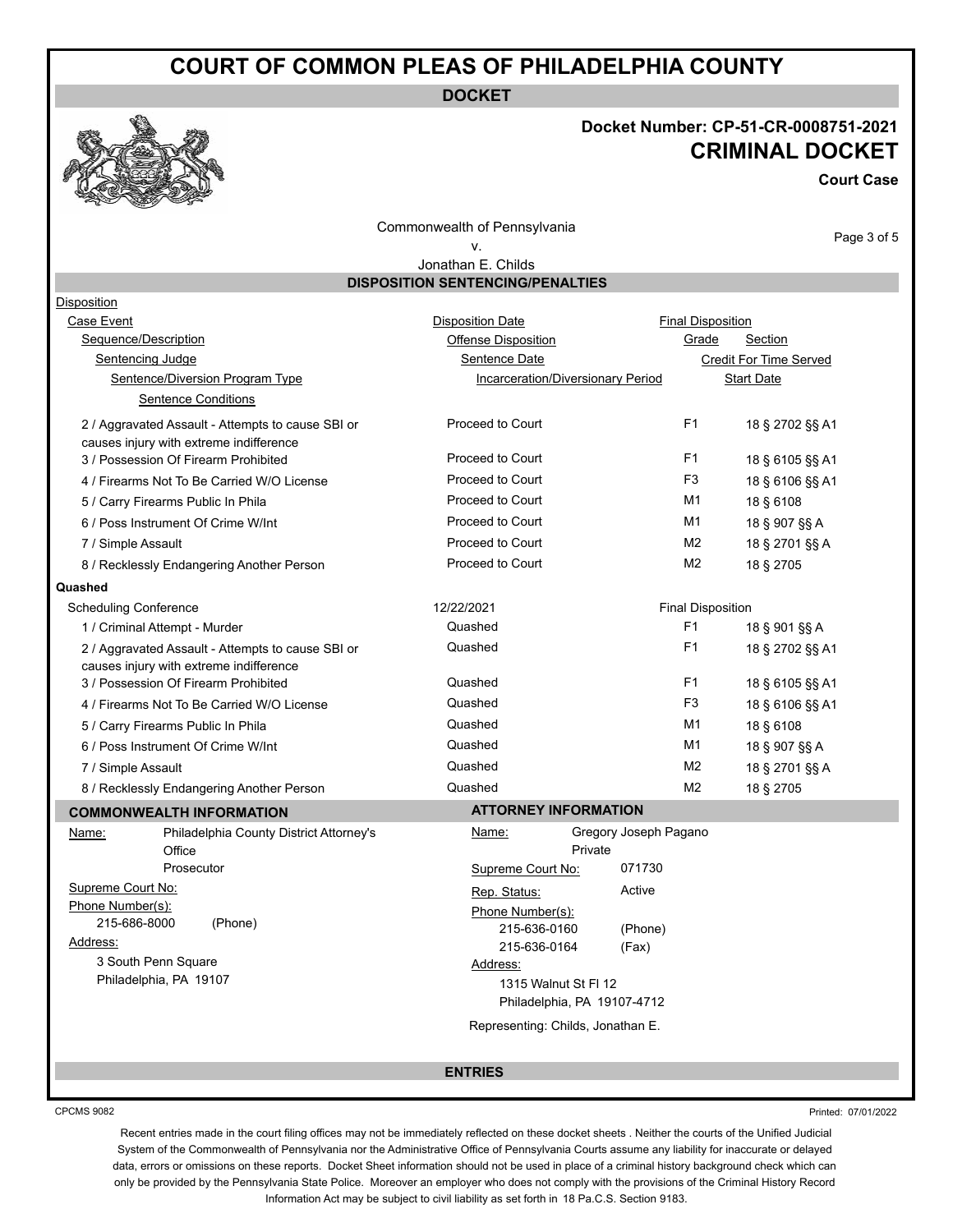| <b>COURT OF COMMON PLEAS OF PHILADELPHIA COUNTY</b>                     |                                                                                    |                                    |                                                                                     |  |  |  |
|-------------------------------------------------------------------------|------------------------------------------------------------------------------------|------------------------------------|-------------------------------------------------------------------------------------|--|--|--|
| <b>DOCKET</b>                                                           |                                                                                    |                                    |                                                                                     |  |  |  |
|                                                                         |                                                                                    |                                    | Docket Number: CP-51-CR-0008751-2021<br><b>CRIMINAL DOCKET</b><br><b>Court Case</b> |  |  |  |
|                                                                         |                                                                                    | Commonwealth of Pennsylvania<br>v. | Page 4 of 5                                                                         |  |  |  |
|                                                                         |                                                                                    | Jonathan E. Childs                 |                                                                                     |  |  |  |
|                                                                         |                                                                                    | <b>ENTRIES</b>                     |                                                                                     |  |  |  |
| Sequence Number                                                         | <b>CP Filed Date</b>                                                               | Document Date                      | <b>Filed By</b>                                                                     |  |  |  |
| 1<br><b>Held for Court</b>                                              | 10/18/2021                                                                         |                                    | Court of Common Pleas -<br>Philadelphia County                                      |  |  |  |
|                                                                         |                                                                                    |                                    |                                                                                     |  |  |  |
| 1<br><b>Information Filed</b>                                           | 10/21/2021                                                                         |                                    | Krasner, Larry                                                                      |  |  |  |
| 1                                                                       | 11/19/2021                                                                         |                                    | Anhalt, Diana L.                                                                    |  |  |  |
|                                                                         | Defense Request For Continuance For Further Investigation                          |                                    |                                                                                     |  |  |  |
| 1<br>Motion to Quash                                                    | 12/07/2021                                                                         |                                    | Pagano, Gregory Joseph                                                              |  |  |  |
| 1<br>Quashed                                                            | 12/22/2021                                                                         |                                    | Anhalt, Diana L.                                                                    |  |  |  |
| Pagano, Gregory Joseph<br>12/22/2021                                    | Oral Service in Court                                                              |                                    |                                                                                     |  |  |  |
| Philadelphia County District Attorney's<br>Office                       |                                                                                    |                                    |                                                                                     |  |  |  |
| 12/22/2021                                                              | Oral Service in Court                                                              |                                    |                                                                                     |  |  |  |
| 2                                                                       | 12/22/2021                                                                         |                                    | Court of Common Pleas -<br>Philadelphia County                                      |  |  |  |
| Release of Prisoner<br>Philadelphia Department of Prisons<br>12/22/2021 |                                                                                    |                                    |                                                                                     |  |  |  |
| 1                                                                       | 12/23/2021                                                                         |                                    | Court of Common Pleas -<br>Philadelphia County                                      |  |  |  |
| Order -- Trial Disposition                                              |                                                                                    |                                    |                                                                                     |  |  |  |
| 1<br>Motion to Reconsider                                               | 12/30/2021                                                                         |                                    | Philadelphia County District Attorney's<br>Office                                   |  |  |  |
|                                                                         |                                                                                    |                                    |                                                                                     |  |  |  |
| 2                                                                       | 01/12/2022                                                                         |                                    | Court of Common Pleas -<br>Philadelphia County                                      |  |  |  |
| <b>Hearing Notice</b>                                                   |                                                                                    |                                    |                                                                                     |  |  |  |
| 1                                                                       | 03/16/2022<br>Commonwealth Request For Continuance Victim/Witness Failed to Appear |                                    | Anhalt, Diana L.                                                                    |  |  |  |
| <b>CPCMS 9082</b>                                                       |                                                                                    |                                    | Printed: 07/01/2022                                                                 |  |  |  |